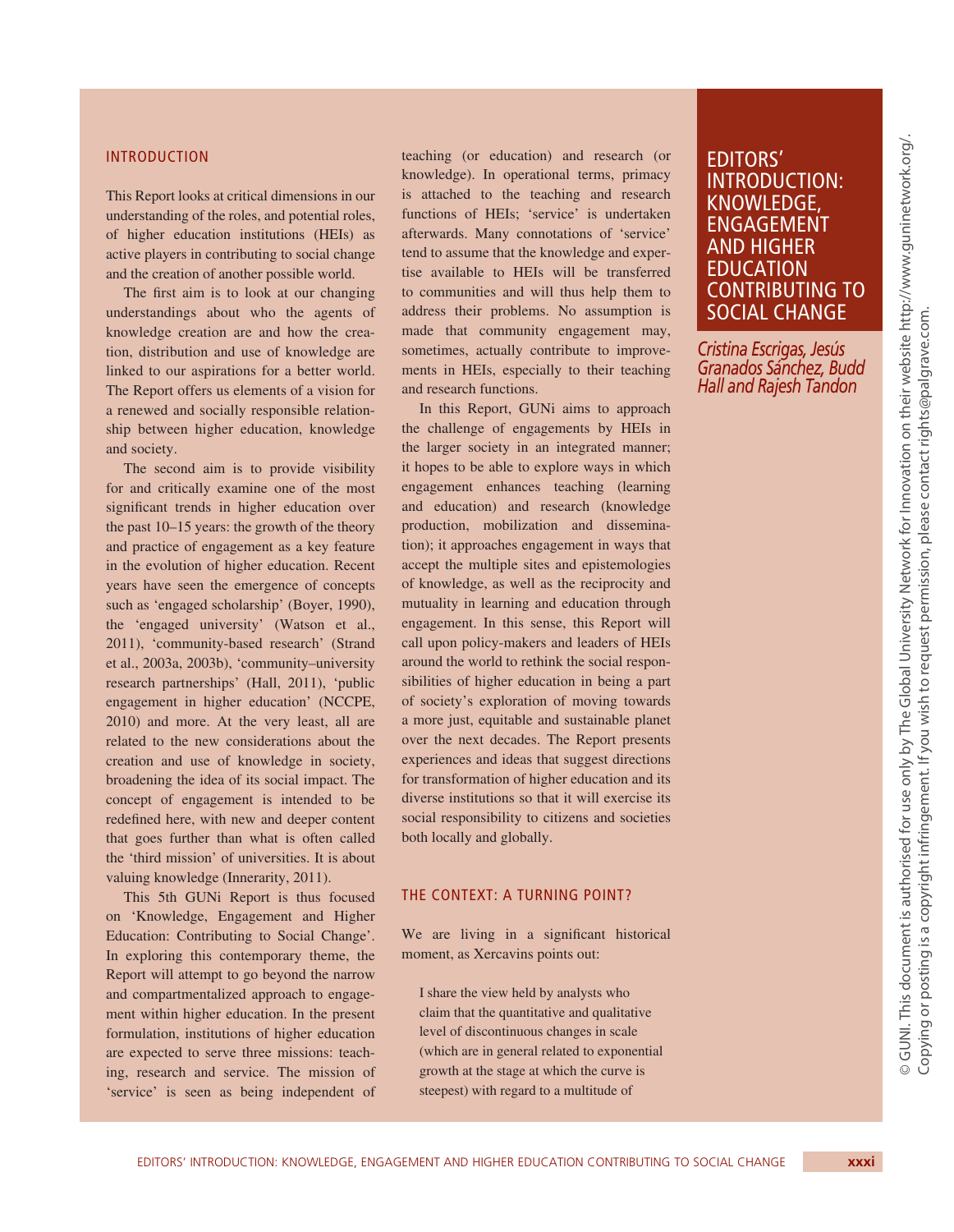phenomena and phenomenologies (world population, world economy, environmental imbalances, social imbalances, knowledge and skills in science and technology, physical and virtual communication skills, etc.) is comparable, as a kind of macrostate, with the great revolutions in ways of living that have taken place on Earth, such as the agricultural and industrial revolutions from which new civilizational realities (in the most common and historicist meaning of the expression) have arisen. (Xercavins, 2008)

We write this Report in the recognition that there are many reasons indicating that our civilization paradigm is in crisis. Some of the characteristics of this crisis are the magnitude, acceleration, speed and interrelationship of the changes, and their quantitative and qualitative effects (Vitousek et al., 1997). Another is the interrelationships of the several crises that are currently taking place, including financial and economic ones.

The effect of the massive integration of the global scale that has taken place over the past two decades has made clear the interdependence of all areas of human activity. It has been shown that we integrate one lonely Earth ecosystem, which includes multiple ecosystems, and that the ways of organizing post-industrial political, social, economic and environmental issues do not work in this new order. We are living through a crisis of scale, a crisis that affects all systems and that requires a new understanding of reality, a new conscience and new ways of organizing the collective in all areas, overcoming the undesired affects of the old models.

The Organization of Economic Cooperation and Development (OECD, 2011) and United Nations International Children's Emergency Fund (UNICEF, 2011), as well as the 2012 Global Risks Report (World Economic Forum, 2012), are some of the mainstream organizations reporting on the nature and depth of this global crisis. Klaus Schwab, founder and Executive Chairman of the World Economic Forum, the gathering place of the global economic and political elite, has noted that:

As we begin the second decade of the 21st century, humanity is at a crossroads. We can either continue to work as lobbyists for our narrowly defined self-interests and keep doing the same old things that got us into the crisis in the first place. Or we can act together as true global leaders, with the long-term global public interest in mind and at heart. (Schwab, 2011)

The current crisis of civilization cannot be overcome by simply repairing the old engine. As Morin (2004) points out, it is time to rethink civilization and to think about and prepare a new way, the way of hope (Hessel and Morin, 2012). The new paradigm of civilization must consider the whole world as a global community (Raskin, 2010), with a common identity and a shared destiny. 'In a world where material acquisitions and consumptions are becoming the dominant ethos, there is an urgent need to bring spirituality to the core of human endeavour' (de Oliveira and Tandon, 1994).

The citizens' uprisings around the world (from the Arab Spring to the American summer and the European fall) have thrown up a wide range of citizen movements that are questioning the present social contract between the citizen and the state, at local, national and global levels. This challenge will require new world structures (on different scales, including the global) and a post-cosmopolitan citizenship (Dobson and Bell, 2006) equipped with a social consciousness (Goldberg, 2009), that will act and participate with their agency, and together with other people, social stakeholders and organizations, in the construction of a new world order.

The crises of civilization at this juncture of human history are manifested in three distinct, yet interrelated, trends. First, the scale of material prosperity achieved by many households and communities is unprecedented in human history; material well-being, quality of life, longevity of consumption and accumulation of wealth have now reached mind-boggling levels. Yet such prosperity coexists with unprecedented and widespread deprivations; shocking as it may seem, deprivation within seas of prosperity can be found around all societies today. If humanity has the means to generate such wealth and material well-being for some, how come those means are not applied for the well-being of all?

The second trend in the crisis of civilization is manifested in the large-scale disturbance to the larger ecosystem in which humanity has thrived over the centuries, and civilizations have been built and nurtured. The almost irreversible changes manifest in ecological systems and networks due to the exploitation of natural resources threaten the very foundations of current human civilization. The restoration of that delicate balance requires the use of inclusive intelligence from nature itself.

Third, there is a growing disconnect between the aspirations of individuals and the responses of the institutions of governance in societies. As aspirations for collective and shared well-being increase, deficits in the design and operation of institutions in governing human collectives have begun to show. Deficits in democracy, as the most respected and accepted form of governance for society, have become all too obvious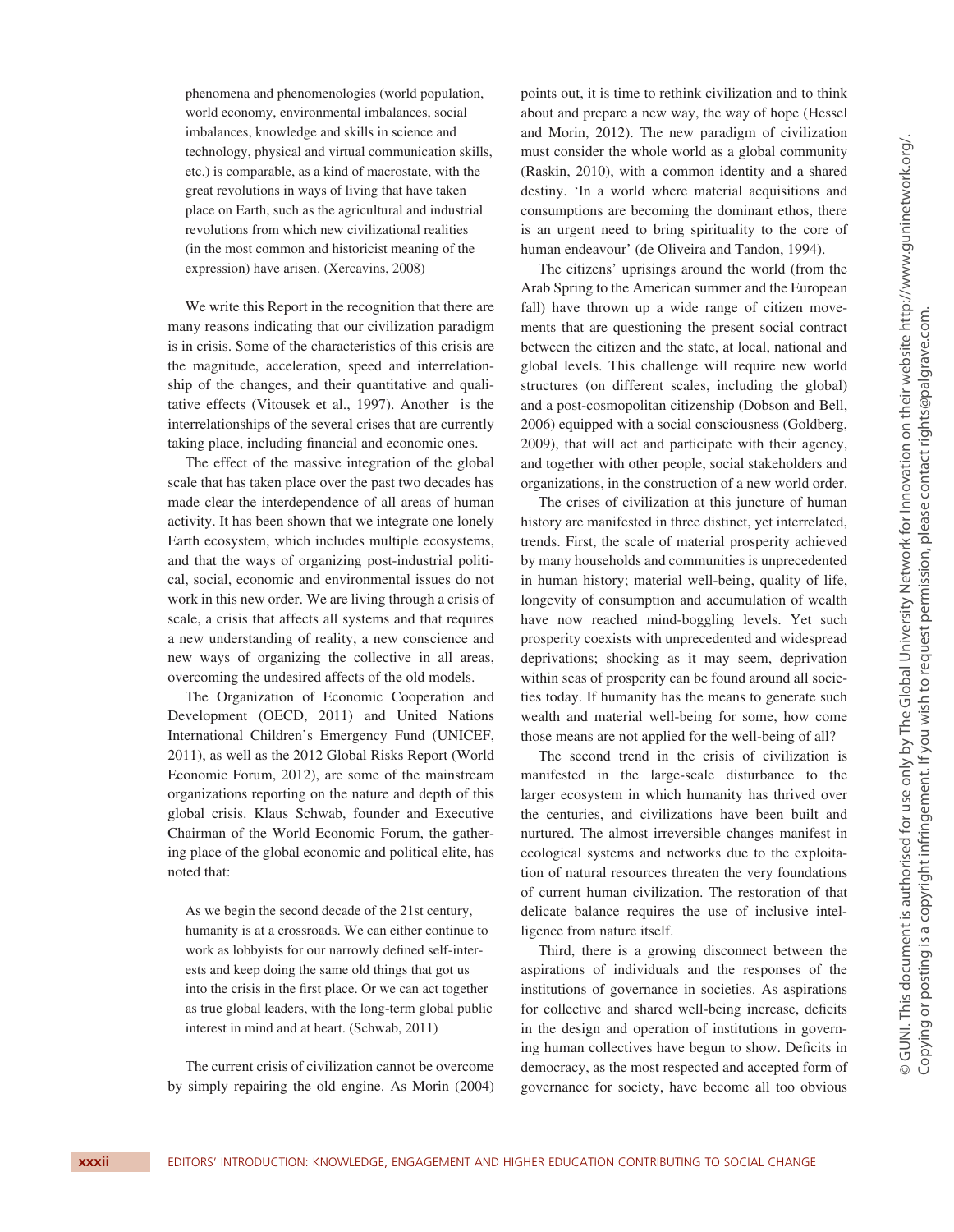even in those societies that have a longer tradition of democratic institutions.

In short, the challenge is not small. What is at issue today is the need for a new conception of human progress. We are on the verge of a change in the model of civilization, which cannot be built from the old paradigm of a system that has reached its limits (Escrigas, 2011). This changes the context of education, which has, in recent decades, been too focused on short-term instrumental performance within a socioeconomic system.

The way in which the world will evolve in the long term will depend on all of the responses that we will be able to articulate in the present and near future (Xercavins, 2008). In this respect, we consider knowledge to be a key element and HEIs to have a central role in its creation and in the promotion of its social use. It is important for HEIs to become, consciously and intentionally, analysts of the big changes that are happening and of possible initiatives in shaping, anticipating, intervening in and guiding these changes towards another possible world (Xercavins, 2008).

This cannot be accomplished with an educational model based on the old ways of thinking and values of an overcome order. As Einstein pointed out, problems cannot be solved from the same level of comprehension and conscience at which they were created. Thus, it is time to 'review and reconsider the interchange of value between university and society; that is to say, we need to rethink the social relevance of universities' (Escrigas, 2008).

## KNOWLEDGE, SOCIETY AND GLOBAL CHALLENGES

Knowledge is defined in several ways: the facts, feelings or experiences of a person or group of people, a state of knowing or awareness, and/or the consciousness or familiarity gained by experience or learning. Knowledge is created through research, through the experience of the wise, through the act of surviving in the world, and is represented in text, poetry, music, political discourse, the social media, speeches, drama and storytelling. Knowledge is linked to practical skills, to our working lives and to universal and abstract thought. Knowledge is created every day by each one of us and is central to who we are as human beings. Knowledge tells us who we are and who we are not. Knowledge tells us how the world is and how to interact with it, how to live and prosper, what to do in life and how to do it in order to succeed and be happy,

and is even at the base of what we have collectively accepted by being successful.

At this moment in history, where the perception of truth and the comprehension of what things are is largely given to science, replacing the religious and traditional cosmovisions, the knowledge we value and the knowledge we manage (just a small part of the knowledge generated), lies at the basis of how we understand reality and how we live.

During the last years of the 20th century, we saw a dramatic increase in the importance given to the role of knowledge. The main way in which knowledge and society have been linked has been in a much more instrumental, productive and money-for-value relationship. Peter Drucker uses the concept of a knowledge economy to express how we have moved from an economy of goods to an economy of knowledge (Drucker, 1969), where ideas and knowledge have an economic value and have become a fundamental driver of society. Scholars working on what was called 'new growth theory' strengthened the ascendency of knowledge as a critical factor in economic growth. Romer noted that 'knowledge is the basic form of economic capital, and economic growth is driven by the accumulation of knowledge' (Romer, 1986, 1990). This relationship is also expressed by the World Development Report of 1999–2000, as follows:

For countries in the vanguard of the world economy, the balance between knowledge and resources has shifted so far towards the former that knowledge has become perhaps the most important factor determining the standard of living – more than land, than tools, than labour. Today's most technologically advanced economies are truly knowledge-based. (World Bank, 1999)

National governments have, one after the other, taken up this language as they seek to build more skilled workforces, invest further in science and technological research and strengthen links between business and universities in the interest of global competitiveness. Higher education strategies around the world are often linked to the need to develop a workforce that would make a region or a nation more competitive within the global economy.

As Sörlin and Vessuri (2007) suggest, there is a 'democratic deficit' in the notion of a knowledge economy that they believe is overcome by the use of the concept of 'knowledge societies'. The UNESCO World Report *Towards Knowledge Societies* (2005) defines this concept as follows: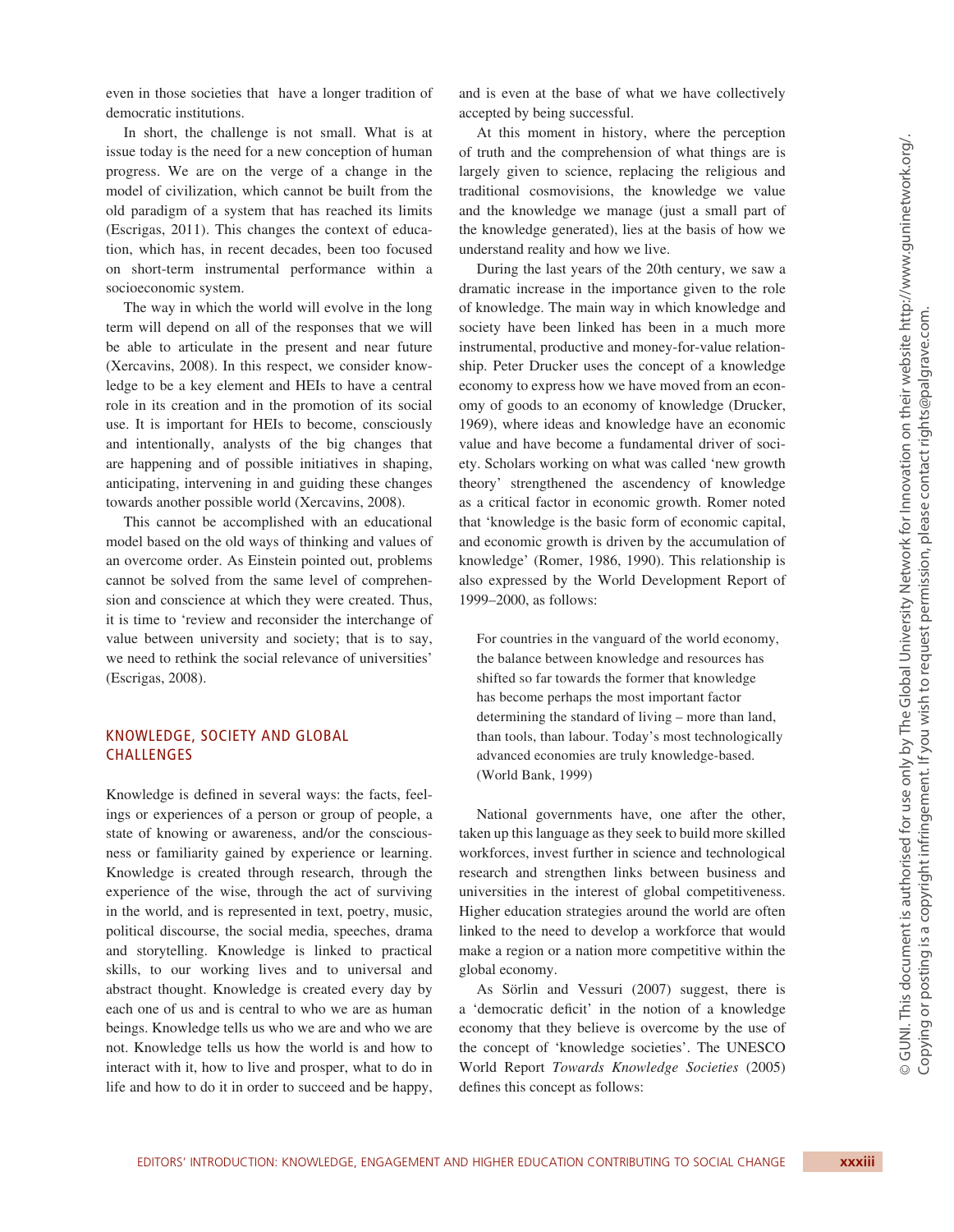Knowledge societies are about capabilities to identify, produce, process, transform, disseminate and use information to build and apply knowledge for human development. They require empowering social vision that encompasses inclusion, solidarity and participation.

Waheed Khan notes that 'knowledge societies include a dimension of social, cultural, economical, political and institutional transformation' (Khan, 2005). There is growing attention to extending the discussions about the complex role of knowledge in our lives beyond the notions of knowledge economy and the knowledge society. Conceptual work linking knowledge, equity, democracy and engagement can be found in the thinking of de Sousa Santos (2006), Gaventa and Bivens (2011), Sörlin and Vessuri (2007), Hall (2011) and Tandon (2008). De Sousa Santos argues that, 'Social injustice is based on cognitive injustice' (2006, p. 19). Gaventa and Bivens note that, 'without cognitive justice, which focuses on whose knowledge counts, the larger struggles for social justice will not be realized' (2011, p. 1). A term that is increasing used to describe an active, engaged and values-based understanding of knowledge is 'knowledge democracy'. Knowledge democracy or cognitive justice (Van de Velden, 2004) is linked to the deeper transformations that our times appear to be calling for.

De Souza Santos provides arguably the richest conceptual approach to an inclusive understanding of knowledge. The global lines that he is referring to are those that separate the visible constituents of knowledge and power from those who are invisible. For de Souza Santos, the way forward lies in the concept of 'ecologies of knowledge'. An ecology of knowledge framework is centred on knowledge from the 'other side of the line', what others speak of as excluded knowledge.

Knowledge democracy is in part the idea that knowledge is to be measured through its capacity to intervene in reality and not just to represent it. An *intelligent society* must be ready to generate knowledge (ideas, instruments and procedures) corresponding with transnational knowledge societies and networks. The idea of an *intelligent society* recognizes that all human beings have the capacity to create knowledge in the context of creating a new way of living or a new society.

Now is the moment to widen the scope of knowledge in society and to move beyond creating socioeconomic well-being towards a true knowledge-based society, through engagement with citizenry as a whole, at all scales of activity, to dealing with the problematic issues of the day and the global issues (GUNi, 2009). Knowledge must contribute to society's incorporation of sustainability shift paradigms. We need to connect different kinds and sources of knowledge and facilitate understanding between different cultures, forging links between knowledge and citizenship. This is necessary to breaking conformity of thought by proactively criticizing the world of ideas. The creation and dissemination of knowledge could contribute to transforming the paradigms and beliefs established in social, economic and political systems, and to moving forward to creative and innovative ways of thinking and imagining new realities.

Knowledge could also help in ethical awareness and facilitate the civic commitment of citizens and professionals. It is an important moment for looking more deeply at the ethical, social and environmental implications of the advance of knowledge, and to increase the resources invested in analysing the impact of science and technology in society. Knowledge is also linked with democracy, citizenship, inter-cultural relations, recognition of interdependence, new approaches to health and well-being, rights, mutual comprehension, peace-building and a deep understanding of life's dynamics.

Society needs to incorporate complexity and uncertainty in the way problems are analysed and assumed. We know there is a need to link multiple areas of knowledge that are complementary in the capacity to deal with complex problems and find solutions in the local and global context. Local needs require local proposals in global frameworks, and global challenges require global solutions that are locally acceptable. However, global solutions can come from local experience and vice versa. How we facilitate networking among a range of different social actors and levels of activity is also important. Coupling research, decisionmaking and development to inform political decisions that affect large segments of population is a key issue to tackle for the collective well-being (GUNi, 2008).

In the following section, we are extending the debate and making the case for HEIs and knowledge a playing central role in these new social needs. We suggest that our understanding of the creation and use of knowledge should move beyond the reproduction of society from generation to generation and beyond its link to the market and the economy, to an understanding of knowledge linked to values and active citizenship in a democratic knowledge society.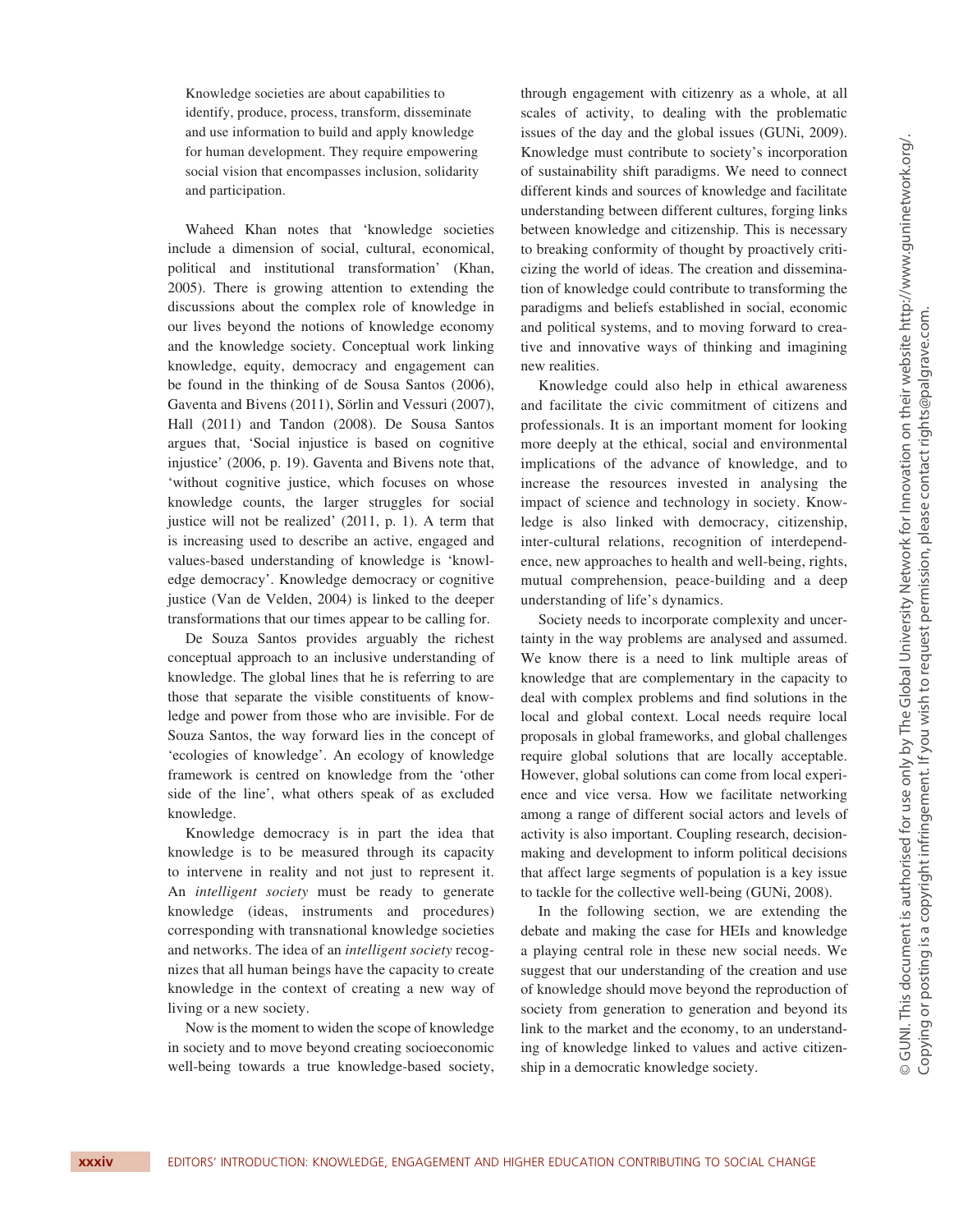## WHAT IS COMMUNITY–UNIVERSITY ENGAGEMENT?

Community–university engagement is a multifaceted, multidimensional umbrella term that may be applied to a vast range of activities, as well as to a certain view of the role the university has to play in society that underlies these activities. In this view, universities move from the agenda of simply increasing the general education of the population and the output of scientific research towards a model in which university education and research should work towards specific economic and social objectives, by means of co-creating and exchanging knowledge and by sharing resources, skills and processes with the public good in mind. It is of course important to recognize that there are some important critiques and limitations to the community– campus engagement literature.

First of all, the literature on community–university engagement is drawn nearly exclusively from the perspective of HEIs themselves. Whether the approach is how to position the university in a changing and complex world from a leadership perspective or how to support greater involvement of students and academic staff in knowledge contributions to community needs, the literature is heavily biased towards the university side of the engagement agenda.

Second, for a variety of historical and linguistic reasons, the literature is based in favour of North American and European scholars, and within that an Anglo-Saxon flavour. Rajesh Tandon, for example, has written about the 8th-century Taxila University (located in today's Pakistan), which had the motto 'Service to Humanity' (Tandon, 2008), but very little reference can be found in the dominant discourses of community–university engagement to the legacy of the Gandhian movement in India's universities, the history of popular education and participatory research, which has been strongest in Latin America, the impact of 'people's education' on post-secondary institutions in South Africa, or the community development work of the University of the West Indies in the 1960s and 70s. It is fair to say that the largest part of the world's knowledge about how HEIs relate to communities remains, to use de Sousa Santos's notion, 'on the other side of the line' or excluded. If we are to move beyond a narrow discourse of positioning universities in the global north to a broader movement re-examining the relationship of justice, democracy, knowledge, higher education and society, these limitations need to be addressed. We have attempted to address this gap in the literature through this Report by providing a full set

of examples and practices from the global south and from communities of the global north.

Having noted the limitations of the community– campus engagement literature, it is valuable to get a sense of what the dominant discourse looks like as that is the language that is driving much of the action in this area. The term 'engagement' can be defined as collaboration between the university and a targeted community (regional, national or global) for the mutually beneficial exchange of knowledge and resources in a context of partnership and reciprocity. It started to gain currency within the world of higher education through the writings of Ernest Boyer, a former president of the Carnegie Academy for the Advancement of Teaching and Learning. Boyer (1996) proposed four interrelated – and, according to Boyer, necessary – forms of scholarship: discovery, integration, application and teaching. Together, these have become known in the literature as the 'scholarship of engagement'. During the 1990s, many universities used the term 'outreach' to signify their work that directly benefited external audiences. The activities conveyed by the term were defined as scholarly, reciprocal and mutually beneficial (Lunsford et al., 2006). However, many felt that the term 'outreach' implied a one-way delivery of expertise and knowledge, and suggested 'ownership' of the process by the university. Today, there is a clear tendency for the term 'engagement' either to replace or to be paired with the term 'outreach', as it is felt that it better conveys the idea of mutuality and the sharing of leadership. Some universities suggest a variation on the concept of engagement, calling for 'civic engagement', which Erhlich defines as:

Working to make a difference in the civic life of our communities and developing the combination of knowledge, skills, values and motivation to make that difference. It means promoting the quality of life in a community, through both political and non-political processes. (Erhlich, 2000)

The practices and structures of engagement are rich and continually evolving. Some scholars speak of a community–university engagement movement (Talloires Network – see http://www.tufts. edu/talloiresnetwork), of service-learning (Campus Compact – see http://www.compact.org; McIlrath and Mac Labhrainn, 2007), of community-based research (Strand et al., 2003a, 2003b), of engaged scholarship (Boyer, 1996; Fitzgerald et al., 2012), of community–university research partnerships (Hall, 2011) and of knowledge mobilization and its variants, such as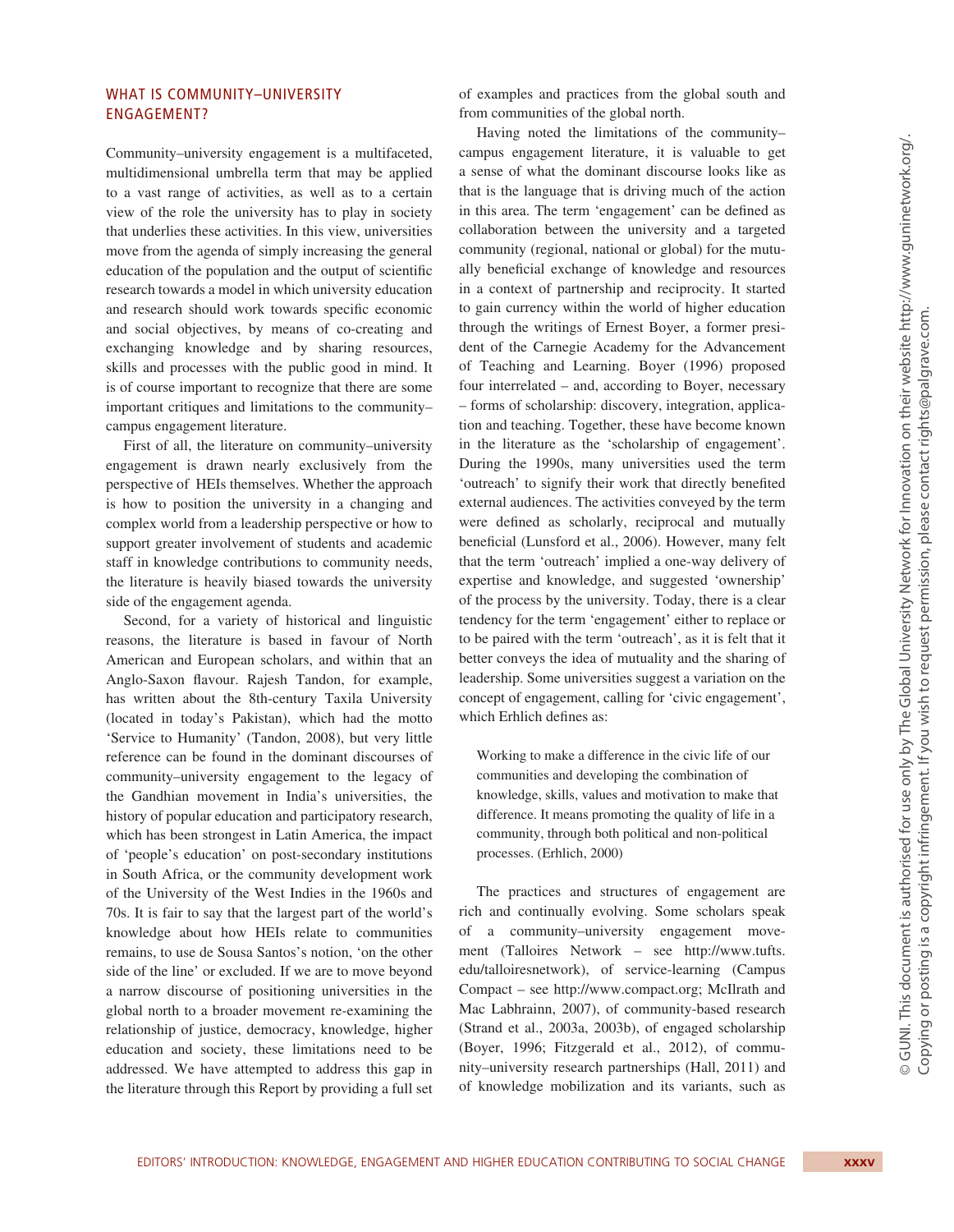knowledge translation, impact or utilization (Levesque, 2010).

The strategies employed to reach these objectives are as various and creative as the objectives themselves. The most common engagement practices as seen from the university side of the partnership include: servicelearning, in which students work in support of community groups; community-based research, participatory action research or engaged scholarship; knowledge mobilization or exchange; continuing education for community members; social advocacy (providing community groups with reliable information for interventions); community service-learning for students; business innovations or technological transfer activities; adaptive technology support for disabled individuals; and community-based programmes in support of specific communities such as indigenous peoples, unemployed youth, mothers returning to education.

National, regional and global networks have come into existence to support and promote various approaches to community–university engagement and knowledge democratization. Most of these networks are very new indeed, having been created within the past 10–12 years. They include such international networks as the Talloires Network, the Global Alliance on Community-Engaged Research (GACER – see http://communityresearchcanada.ca), the Living Knowledge Network, the Commonwealth Universities Extension and Engagement Network, the Latin American network CEBEM, the Society for Participatory Research in Asia (PRIA), the Ma'an Arab Universities Network, the Global University Network for Innovation, the Pascal International Observatory and more. On 23 September 2010, eight international networks supporting community–university engagement across the globe gathered to issue a call for increased north– south cooperation in community–university research and engagement. They called for 'all higher education institutions to make a strategic commitment to genuine community engagement, societal relevance or research and education and social responsibility as a core principle' (GACER, 2010).

Further evidence of these evolving global trends in community–university engagement can be seen in the Final Communiqué of the UNESCO World Conference on Higher Education of July 8 of 2009, which states that:

higher education has the social responsibility to advance our understanding of multifaceted issues … and our ability to respond to them ... It should lead society in generating global knowledge to address global challenges, inter alia food security, climate

change, water management, intercultural dialogue, renewable energy and public health. (UNESCO, 2009)

Civil society, including community service organizations, global advocacy networks and social movement formations linked to issues such as climate change, anti-child labour, food security or homelessness, is increasingly involved both in the co-creation of knowledge through partnerships with HEIs and in the independent creation of knowledge. The academic monopoly on knowledge creation, if it ever existed, has ended. It can be argued, for example, that substantial amounts of knowledge on how to tackle issues of environmental change are found now in the large and sophisticated global civil society organizations such as the World Wildlife Fund or Greenpeace. Non-governmental research centres such as the Bonn Science Shop in Germany, the Centre for Community Based Research in Kitchener/Waterloo, Canada or PRIA in India, are but a few of the thousands of civil society groups carrying out research and influencing policy at the local, national and international level.

We are acknowledging the knowledge-creating processes, sometimes ancient, as in indigenous and Earth-based knowledge, where meaning and explanation are created and passed down completely outside the structure of a modern HEI. Another type of knowledge creation relates to the kind and form of knowledge carried out in civil society structures or social movements in the context of acting on critical issues in communities or on a larger scale. For example, women's groups around the world have over the years created new knowledge about gender, power, violence and justice. On the global scale, large global civil society networks and organizations have created much new knowledge in areas of human rights, climate change, citizenship and democratic engagement and the solidarity economy. A recognition of the capacities and processes of knowledge creation by social actors outside HEIs is key to understanding a transformative role for HEIs as we move towards engagement in a new way of organizing ourselves in this world.

But, in addition, and very importantly for the discussions in this Report, is the understanding of the very many forms of partnership research, what we speak of as the co-creation of knowledge between community or social movement sectors and HEIs. Let us be clear that there are few limits to the disciplines or knowledge domains where co-creation of knowledge happens. The Living Knowledge Network of science shops, for example, offers a multitude of examples of co-creation of knowledge in a broad area of science subjects (see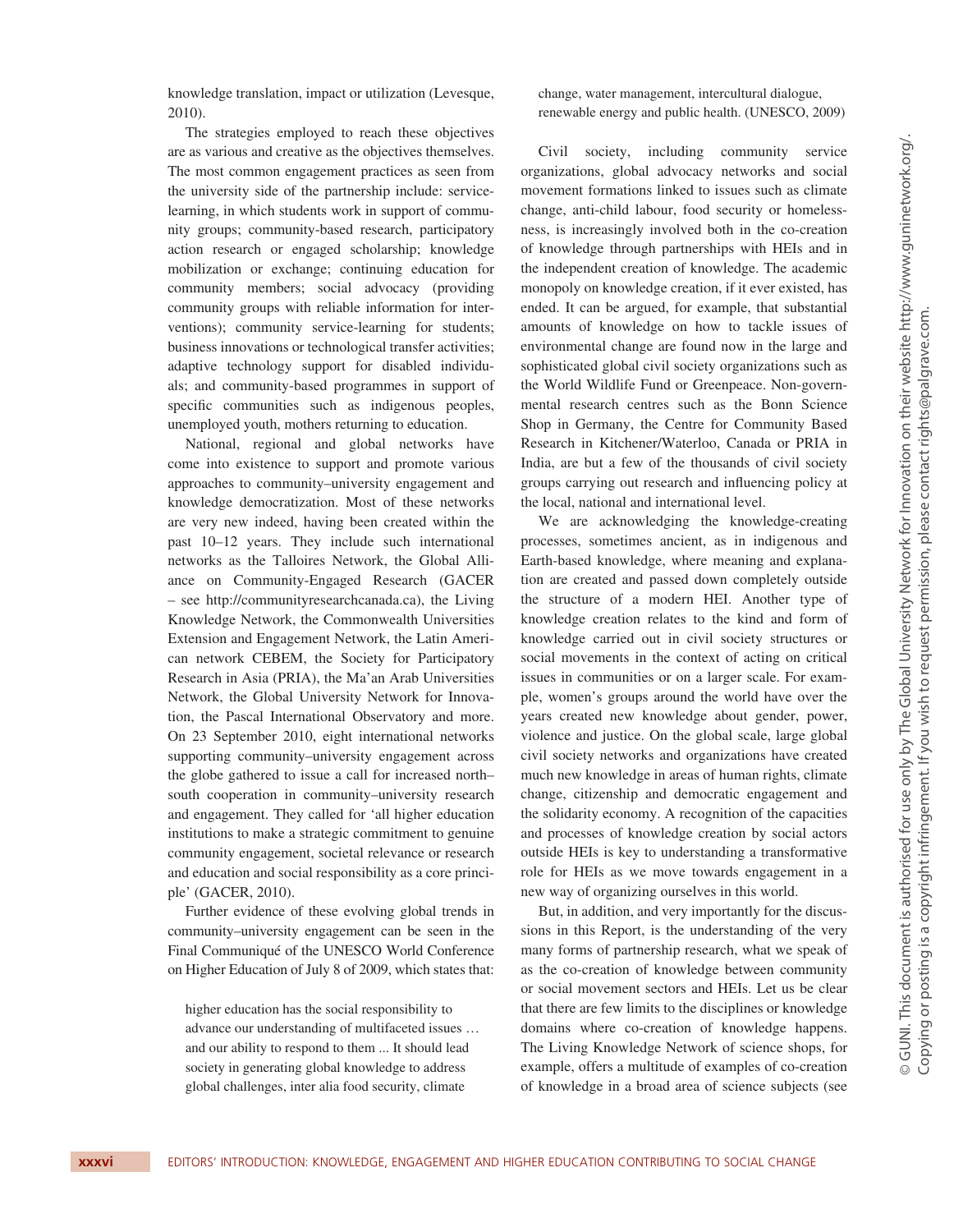http://bit.ly/xjf8kj). The Community-Campus Partnerships for Health network shares stories and techniques of the co-construction of knowledge in fields of health. In Canada, the partnership funding strategies of the Social Sciences and Humanities Research Council have seen a co-creation in areas of social economy, mental health, homelessness, food security, the revitalization of indigenous language and culture and much more.

The central principle in these kinds of community– university partnership is that the initial research question arises from the community or from the persons who are the intended beneficiaries of the research. Some issues regarding methodology of work for the co-creation of knowledge, and knowledge ownership, among others, must be clarified and negotiated from the beginning. The actual methodologies followed in community-based research are, however, as vast as both the scholarly and creative imagination. Keeping in mind that the methods should fit the purposes of the research, we can draw on the full range of quantitative and qualitative approaches and will provide further illustrations elsewhere in this Report. Before moving on, however, let us identify some of the main approaches to engagement by HEIs.

#### TENSIONS AND CHALLENGES

Collaborative, participatory, action or other forms of community-based partnerships bring their own set of challenges. The knowledge-making cultures of the academic world and the diverse community settings are different. Community wishes, aspirations, imaginations, visions and opportunities for research are often needed for a specific application being studied or planned at the moment. In such cases, there is need for clearness of language and unambiguous evidence or knowledge. While it is dangerous in the extreme to essentialize something as diverse as academic research, it is very often driven by intellectual curiosity linked to extended scientific discourse and is often expressed in a cautious and careful manner, admitting to considerable uncertainty. Community-based research can help to bring the capabilities and aspirations of communities and universities together through partnership practices that integrate community–university interests.

Similarly, community movements and local agencies are often looking for students to work in specific social change settings. They may be service organizations or they may be activist and social movement organizations. The university's role vis-à-vis students at this historical point is, however, to provide the best

possible opportunities for them to learn and make a contribution to society. Service-learning, a term commonly used by educational institutions, does not imply social action.

A third set of challenges relates to the relative importance of relationships. There are obvious tensions when a research relationship engaged in and nurtured over a period of years disappears when the external funding runs out. Aboriginal community members have often stressed the importance of building longterm respectful relationships consistent with local protocols and cultural values. Relationships such as these must take precedence over short-term granting conventions or publication needs. These are challenges that need to be taken up within a context of developing a respectful capacity for community-based research at any university. This is particularly relevant for institutions such as the University of Victoria that are located as neighbours within the territory of First Nations who have an active interest in being partners in research and learning that involves their people, culture, language and land.

If we take the idea of relationship at its deepest, it means understanding the way in which the university is inserted into the community in a fundamentally different way. The boundaries between the university and the community need to disappear. The walls that separate scholarly knowledge from the others forms of knowledge in the world need to be broken down just as the Berlin Wall was destroyed in 1989. It means taking the notion of de-colonizing knowledge within the university seriously.

The challenges of relationships are related to another challenge of differing approaches to knowledge claims. Community groups, social movements, trade union locals, volunteer fish hatcheries and land- and sea-based Aboriginal communities have been creating knowledge since time began. They have evolved systematic approaches for the creation of knowledge that is needed to survive and prosper. The specific knowledge about homelessness, for example, is learned and re-learned everyday by the homeless themselves and by the agencies that work with them. Persons who are not formally trained or who were formally trained in universities and are now working in community settings as researchers or administrators are creating new knowledge in non-university settings. Universities sometimes see themselves as the creators or generators of new knowledge, with the challenge being to disseminate or mobilize the knowledge so that it can be of greater use to those outside the academic walls.

The elements of a global knowledge democracy,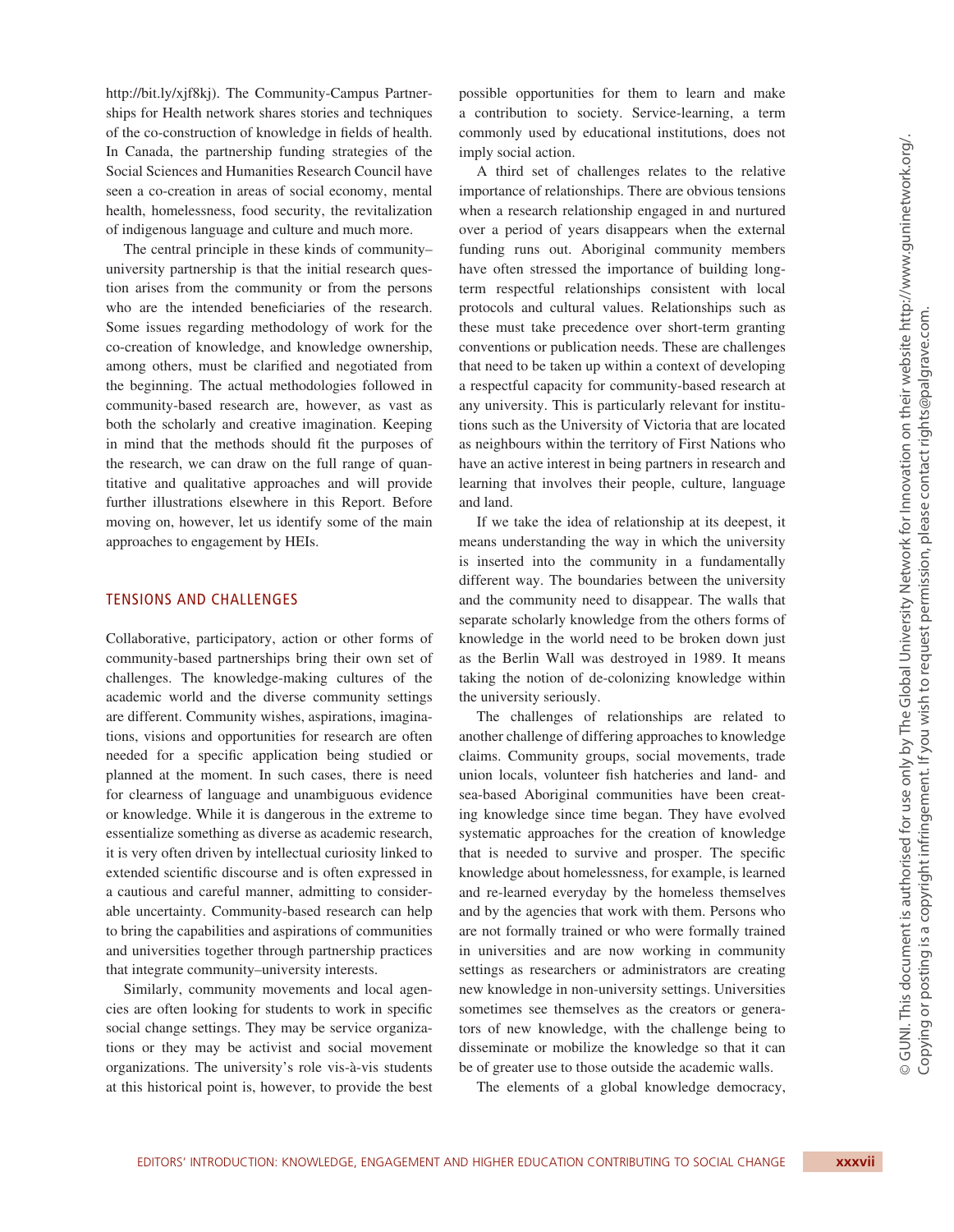new and transformed HEIs and deeper expressions of social responsibility and social justice already exist in isolated institutions or on a limited scale. For example, the strategic plan of the Universiti Sains Malaysia (University of Science in Malaysia) includes a pledge that the USM commits its academic staff, students and resources to the challenge of making a difference to the 'bottom billion' poorest people in the world.

This same university held an international conference in June 2011 on 'Decolonising the University'. The organizers of this conference agreed that we have for far too long lived under the Eurocentric assumption – drilled into our heads by educational systems inherited from colonial regimes – that our local knowledge, our ancient and contemporary scholars, our cultural practices, our indigenous intellectual traditions, our stories, our histories and our languages portray hopeless, defeated visions no longer fit to guide our universities – and therefore would be better given up entirely. The organizers of Decolonising the University issued a challenge that could serve as a global challenge for a dramatic breakthrough in the relationship between knowledge, engagement and higher education.

The recovery of indigenous intellectual traditions and resources is a priority task. Course structures, syllabuses, books, reading materials, research models and research areas must reflect the treasury of our thoughts, the riches of our indigenous traditions and the felt necessities of our societies. This must be matched with learning environments in which students do not experience learning as a burden, but as a force that liberates the soul and leads to the uplifting of society. Above all, universities must retrieve their original task of creating good citizens instead of only good workers.

## CONCLUSION

In conclusion, we wish to emphasize three principal arguments. The first is the need to answer the call of the challenges of our time, while maintaining an eye towards the future. This means today actively supporting social change. The role of knowledge and HEIs in this is crucial. The second point is that we need to step back and look at our understanding of knowledge and its creation, distribution and use. It is necessary to break from the current conceptualization of our sense of higher education's role in the process of knowledge production. Facilitating socially engaged universities is paramount to the necessary creation of knowledge. We also see the collection and analysis of present community engagement practices as essential, both as a way to share the efforts currently being executed by those in the higher education community, and as a platform for the evolution of these practices in responding to the challenges of the future.

## **REFERENCES**

- Boyer, E. (1990) *Scholarship Reconsidered: Priorities of the Professoriate*. The Carnegie Foundation for the Advancement of Teaching. San Francisco: Jossey-Bass.
- Boyer, E.L. (1996) 'The scholarship of engagement', *Bulletin of the American Arts and Sciences*, 49(7), 18–33.
- De Oliveira, M.D. and Tandon, R. (1994) 'An emerging global civil society'. In: De Oliveira, M.D. and Tandon, R., *Citizens: Strengthening Global Civil Society*. Washington DC: Civicus, pp. 1–17.
- de Sousa Santos, B. (2006) *The Rise of the Global Left: The World Social Forum and Beyond*. London: Zed Books.
- Dobson, A. and Bell, D. (eds) (2006) *Environmental Citizenship*. London: MIT Press/University of Edinburgh.
- Drucker, P. (1969) *The Age of Discontinuity: Guidelines to our Changing Times*. New York: Harper & Row.
- Erhlich, T. (2000) *Civic Responsibility and Higher Education*. New York: Oryz Press.
- Escrigas, C. (2008) Acknowledgements. In: GUNi, *Higher Education in the World 3. Higher Education: New Challenges and Emerging Roles for Human and Social Development*. Basingstoke: Palgrave Macmillan, pp. xvi–xvii.
- Escrigas, C. (2011) 'Sustainability and knowledge in contemporary society'. In: GUNi, *Higher Education in the World 4. Higher Education's Commitment to Sustainability: From Understanding to Action*. Basingstoke: Palgrave Macmillan, pp. xxv–xxvii.
- Fitzgerald, H., Bruns, K., Sonka, S.T., Furco, A. and Swanson, L. (2012) 'The centrality of engagement in higher education'. *Journal of Higher Education Outreach and Engagement*, 16(3), 7–27.
- Gaventa, J. and Bivens, F. (2011) 'Co-constructing Democratic Knowledge for Social Justice: Lessons From an International Research Collaborative'. Paper presented at the University of Tennessee, April 29, 2011.
- Goldberg, M. (2009) 'Social conscience. The ability to reflect on deeply-held opinions about social justice and sustainability'. In: Stibbe, A. (ed.) *The Handbook of Sustainability Literacy. Skills for a Changing World*. Devon: Green Books, pp. 105–10.
- GUNi (2008) *Higher Education in the World 3. Higher Education: New Challenges and Emerging Roles for Human and Social Development*. Basingstoke: Palgrave Macmillan.
- GUNi (2009) *Higher Education at a Time of Transformation: New Dynamics for Social Responsibility*. Basingstoke: Palgrave Macmillan.
- Hall, B. (2011) 'Towards a knowledge democracy movement: contemporary trends in community-university research partnerships'. *Rizoma Freireano*, 9 (Special Issue).
- Hessel, S. and Morin, E. (2012) *El Camino de la Esperanza. Una llamada la la movilización cívica*. Barcelona: Editorial Destino-Paidós.
- Innerarity, D. (2011) *La Democracia del Conocimiento. Por una Sociedad Inteligente*. Barcelona: Editorial Planeta.
- Khan, A.W. (2005) 'Introduction. Which knowledge socie-